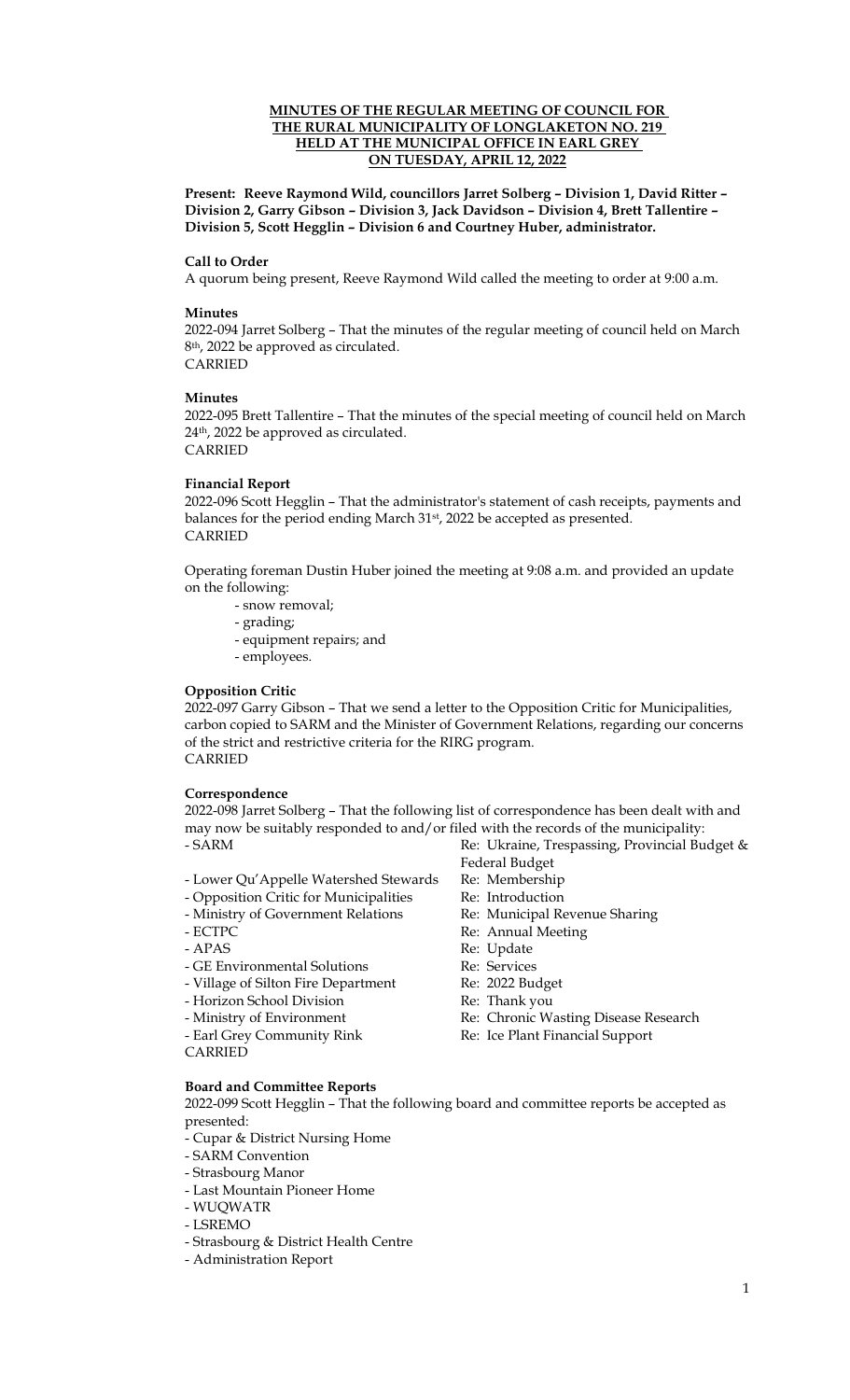## - Last Mountain Regional Landfill CARRIED

## **Fuel Tenders**

2022-100 Jack Davidson – That the tender of DMM Energy be accepted for the supply of approximately 120,000 litres of diesel fuel for the period of April 1, 2022 to March 31, 2023. CARRIED

### **Fuel Tanks**

2022-101 Scott Hegglin – That we obtain quotes on 5,000 gallons and 10,000 gallons fuel tanks from DMM Energy and Quam. CARRIED

## **Highway No. 6 Subdivision Application**

2022-102 David Ritter – That we approve the proposed subdivision application submitted by Kayla Punshon for Block B, Plan 99SE13230 and Block CC, Plan 101876621. Further that no servicing agreement be required by the municipality. Even further that we accept cash in lieu of land for the municipal reserve dedication of \$300.00 per acre of reserve land and no re-zoning be required from our interpretation of the bylaw as an additional parcel is allowed for each roadway that separates the quarter. CARRIED

## **Rock Ridge Annexation**

2022-103 Scott Hegglin – That we instruct the administrator to attempt to obtain the remaining four responses from the Rock Ridge lot owners regarding annexation and upon receiving those responses we will determine the appropriate action to take. CARRIED

## **Deck Development Application**

2022-104 Brett Tallentire – That we do not approve the discretionary use application submitted by Terry & Cheryl Deck to construct an accessory building on Lot 28, Block 13, Plan BD655 due to it contravening our Zoning Bylaw. CARRIED

## **Public Tender – Tax Title Property – Block A, Plan 102046452**

2022-105 David Ritter – That the RM of Longlaketon No. 219 offer for public tender, the tax title property, land and improvements situated on Block A, Plan 102046452, Pt. of the NW Qtr. of Sec. 09, Twp. 22, Rge. 20, W2 in the RM of Longlaketon No. 219, with sealed tenders being received in the municipal office by 4:30 p.m. on Friday, June 10<sup>th</sup>, 2022. Council reserves the right to accept and/or reject any or all tenders received with the highest tender not necessarily accepted.

CARRIED

### **2019 Tax Enforcement**

2022-106 Garry Gibson – That the administrator be authorized to request transfer of title for the following property: Pt. of the SW Qtr. of Sec. 36, Twp. 21, Rge. 19, W2. CARRIED

### **Miscellaneous Appointments**

2022-107 Scott Hegglin – That the following appointments be approved effective immediately until December 31st, 2022: Fire Chief Brad Bougher Deputy Fire Chief Aron Mohr Captain Matthew McDougall Volunteer Fire Fighters Ken Hornung, Dave Schmidt, Mitchell Nixon, Brendan Gebhart, Katlin Fisher, Nolan Fuller, Dylan Fiessel, Avery Baker, Nathan Hafner, Kyle Gartner and Shayne Krochak

Junior Volunteer Fire Fighter Kayden Lupanko CARRIED

**Recess**

2022-108 Jack Davidson – That we recess for lunch at 12:19 p.m. and reconvene at 1:00 p.m. CARRIED

Reeve Raymond Wild called the meeting back to order at 12:50 p.m.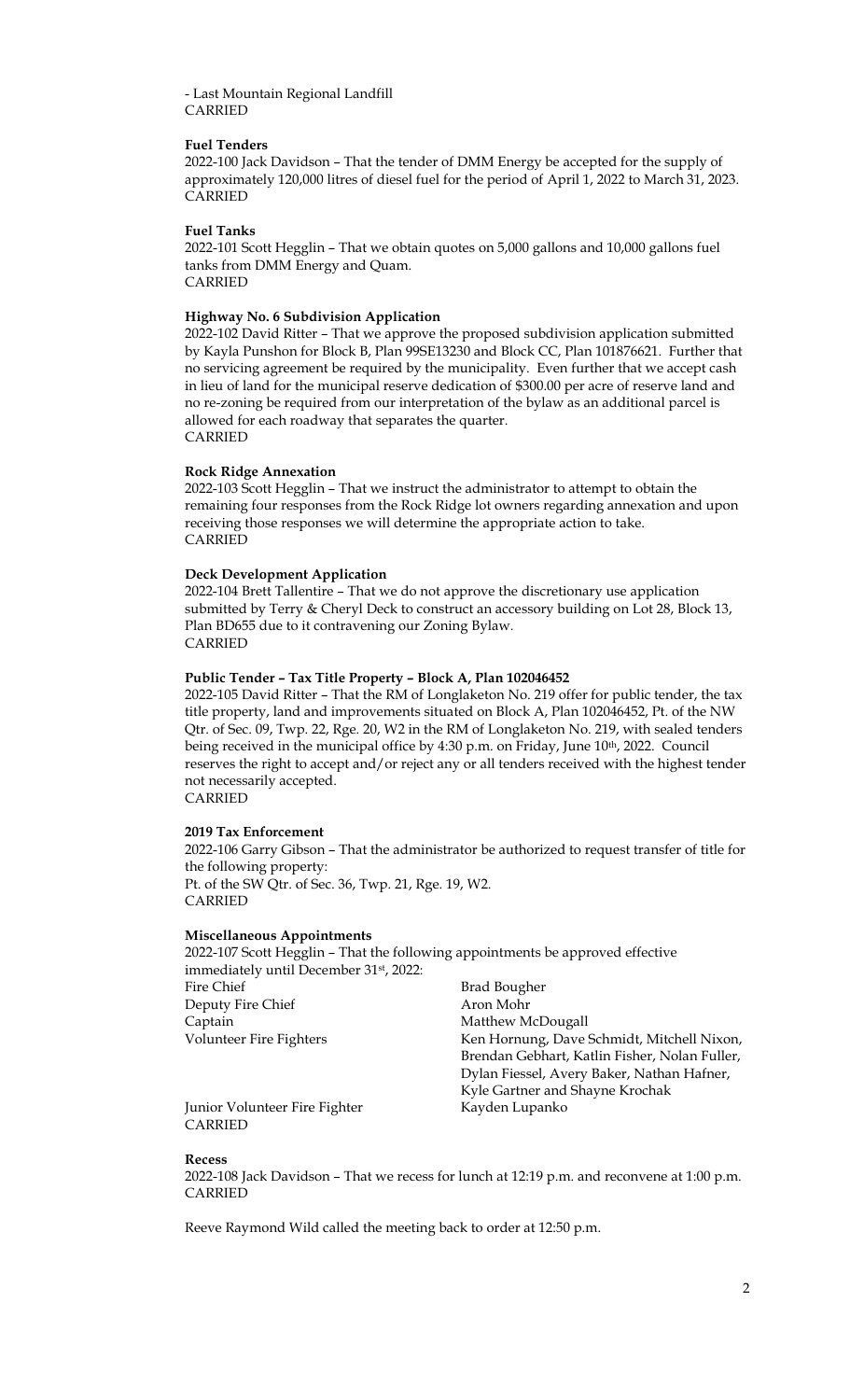## **SMHI Withdrawals**

2022-109 Garry Gibson – That the list of withdrawals from Saskatchewan Municipal Hail Insurance for the year 2022 be accepted as presented. CARRIED

## **May Meeting**

2022-110 Jack Davidson – That due to the RMAA annual convention, we hold our May meeting on Wednesday, May 4th, 2022 starting at 8:00 a.m. in the municipal office in Earl Grey, Saskatchewan. CARRIED

## **Zoning Bylaw Amendment – Keeping of Livestock**

2022-111 David Ritter – That, after a lengthy consultation with the committee, we instruct the administrator to include additional parcel sizes in the draft Zoning Bylaw Amendment Bylaw No. 3-2022. **CARRIED** 

# **Accounts for Payment**

|       | 2022-112 Jarret Solberg – The following accounts be approved for payment: |                                              |           |
|-------|---------------------------------------------------------------------------|----------------------------------------------|-----------|
| 15031 | L & G Crushing Corp.                                                      | <b>Gravel Crushing</b>                       | 42,305.97 |
| 15062 | Air Tech Products                                                         | Repair Parts                                 | 20.24     |
| 15063 | Applied Industrial Tech.                                                  | Repair Parts                                 | 21.49     |
| 15064 | <b>BBJ</b> Five Star Service Inc                                          | Repair Parts                                 | 264.92    |
| 15065 | The Bolt Supply House Ltd.                                                | Shop Supplies & Sign Screws                  | 1,589.16  |
| 15066 | <b>Bradley Directories</b>                                                | RM Maps                                      | 2,253.00  |
| 15067 | Brandt Tractor Ltd.                                                       | Repair Parts & Diagnose Codes                | 4,761.81  |
| 15068 | <b>Bulyea COOP</b>                                                        | DEF, Antifreeze & Shop Supplies              | 1,010.65  |
| 15069 | Canada Post                                                               | Postage                                      | 305.55    |
| 15070 | David Ritter                                                              | <b>SARM Convention Accommodations 198.93</b> |           |
| 15071 | Dionco Sales and Service Ltd.                                             | <b>Blades</b>                                | 6,859.80  |
| 15072 | <b>Information Services Corp</b>                                          | Tax Enforcement                              | 82.00     |
| 15073 | Kannata Valley & SK Beach                                                 | Lagoon User Fee                              | 12,625.00 |
| 15074 | Last Mountain Regional Landfill                                           | Loraas - February 2022                       | 4,651.55  |
| 15075 | Mainline Fleet Service                                                    | Repair Part & Shop Supplies                  | 149.42    |
| 15076 | Manz Electric Ltd.                                                        | Furnace Repair                               | 516.15    |
| 15077 | Miller Thomson LLP                                                        | Lagoon Agreement                             | 816.96    |
| 15078 | Ministry of Finance                                                       | RM Road Registration                         | 5,772.00  |
| 15079 | Linde Canada Inc.                                                         | Cylinder Rental                              | 59.53     |
| 15080 | Princess Auto                                                             | Repair Parts & Shop Supplies                 | 757.59    |
| 15081 | Professional Building Insp.                                               | Inspections - March 2022                     | 850.50    |
| 15082 | Pro-Tech Starter & Alternator                                             | Starter Repair                               | 120.94    |
| 15083 | Queen's Printer Revolving Fund                                            | Notice of Tax Assessment Roll                | 30.00     |
| 15084 | <b>SARM</b>                                                               | Solar Radar Signs, Office Supply,            | 27,079.01 |
|       |                                                                           | Training & Convention                        |           |
| 15085 | Sask Power                                                                | Repair Street Light                          | 3,369.36  |
| 15086 | SaskTel (Mobility)                                                        | Shop Mobility                                | 80.26     |
| 15087 | Scott Hegglin                                                             | SARM Convention Accommodations 568.23        |           |
| 15088 | SGI                                                                       | <b>Trailer Plate Renewals</b>                | 604.60    |
| 15089 | Sherwood Co-op Ltd.                                                       | Fuel                                         | 15,957.47 |
| 15090 | South Country Equipment                                                   | Repair Parts                                 | 2,205.71  |
| 15091 | Strasbourg Agro Inc.                                                      | Safety Inspections & Repair Parts            | 997.85    |
| 15092 | Village of Craven                                                         | 2022 Fire Department Grant                   | 2,000.00  |
| 15093 | Jack Davidson                                                             | Mar Indemnity & Supervision                  | 211.92    |
| 15094 | Garry Gibson                                                              | Mar Indemnity & Supervision                  | 622.01    |
| 15095 | Scott Hegglin                                                             | Mar Indemnity & Supervision                  | 1,327.06  |
| 15096 | David Ritter                                                              | Mar Indemnity & Supervision                  | 1,167.71  |
| 15097 | Jarret Solberg                                                            | Jan, Feb & Mar Indemnity &                   | 825.18    |
|       |                                                                           | Supervision                                  |           |
| 15098 | <b>Brett Tallentire</b>                                                   | Mar Indemnity & Supervision                  | 688.07    |
| 15099 | Ray Wild                                                                  | Mar Indemnity & Supervision                  | 866.10    |
|       |                                                                           |                                              |           |
|       | <b>Online Bill Payment</b>                                                |                                              |           |
| OBP   | Canada Revenue Agency                                                     | March Remittance                             | 11,927.48 |
| OBP   | Collabria MasterCard                                                      | Website, Council Lunch, Adobe,               | 968.74    |
|       |                                                                           | Shop Printer & Postage                       |           |
| OBP   | M.E.P.P.                                                                  | March Remittance                             | 6,348.38  |
| OBP   | Minister of Finance - Ed Tax                                              | March Education Remittance                   | 9,145.91  |
| OBP   | Sask Municipal Hail                                                       | March Remittance                             | 228.63    |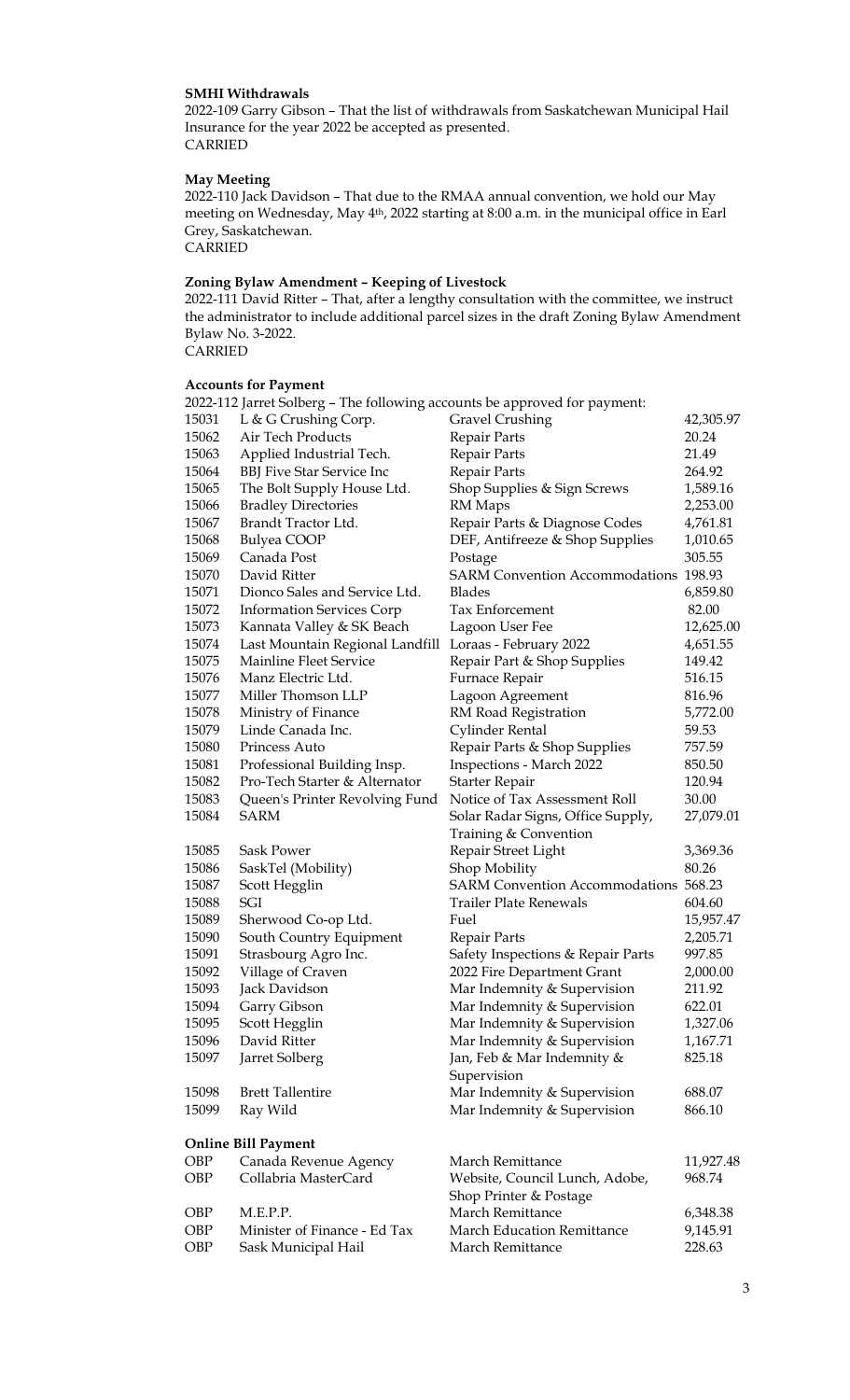## **Preauthorized Payments:**

| PAD            | Sask Tel             | Shop Phone                          | 140.43   |
|----------------|----------------------|-------------------------------------|----------|
| PAD            | Sask Tel             | Office Phone/Fax & Internet         | 194.88   |
| PAD            | <b>Sask Power</b>    | Herman Well NE0821202               | 55.09    |
| PAD            | <b>Sask Power</b>    | Shop                                | 565.71   |
| PAD            | <b>Sask Power</b>    | Office                              | 137.80   |
| PAD            | <b>Sask Power</b>    | Street Lights - Rock Ridge          | 29.36    |
| PAD            | Sask Energy          | Shop                                | 451.97   |
| <b>PAD</b>     | Sask Energy          | Office                              | 193.28   |
| PAD            | Village of Earl Grey | Shop Water & Sewer                  | 270.00   |
| PAD            | Village of Earl Grey | Office Water & Sewer                | 270.00   |
| PAD            | Sask Tel             | Shop Phone                          | 140.56   |
| PAD            | Sask Tel             | Office Phone/Fax & Internet         | 198.98   |
| Payroll:       |                      |                                     |          |
| 599            | Cole Foster          | Payroll PP 6-2022 - Feb 27 - Mar 12 | 1,699.74 |
| 600            | Maureen Herman-Wilde | Payroll PP 6-2022 - Feb 27 - Mar 12 | 1,250.39 |
| 601            | Courtney Huber       | Payroll PP 6-2022 - Feb 27 - Mar 12 | 2,004.35 |
| 602            | Dustin Huber         | Payroll PP 6-2022 - Feb 27 - Mar 12 | 2,037.26 |
| 603            | Shayne Krochak       | Payroll PP 6-2022 - Feb 27 - Mar 12 | 871.08   |
| 604            | Mitchell Nixon       | Payroll PP 6-2022 - Feb 27 - Mar 12 | 1,539.26 |
| 605            | <b>Kelly Sutter</b>  | Payroll PP 6-2022 - Feb 27 - Mar 12 | 2,095.66 |
| 606            | <b>Teresa Sutter</b> | Payroll PP 6-2022 - Feb 27 - Mar 12 | 1,155.79 |
| 607            | Shayne Krochak       | Payroll PP 7-2022 - Mar 13 - 26     | 808.22   |
| 608            | Brody Bell           | Payroll PP 7-2022 - Mar 13 - 26     | 251.70   |
| 609            | Cole Foster          | Payroll PP 7-2022 - Mar 13 - 26     | 1,291.51 |
| 610            | Courtney Huber       | Payroll PP 7-2022 - Mar 13 - 26     | 2,004.35 |
| 611            | Dustin Huber         | Payroll PP 7-2022 - Mar 13 - 26     | 1,767.08 |
| 612            | Mitchell Nixon       | Payroll PP 7-2022 - Mar 13 - 26     | 1,362.03 |
| 613            | Kelly Sutter         | Payroll PP 7-2022 - Mar 13 - 26     | 1,696.93 |
| 614            | <b>Teresa Sutter</b> | Payroll PP 7-2022 - Mar 13 - 26     | 1,155.79 |
| 615            | <b>Brody Bell</b>    | Payroll PP 8-2022 - Mar 27 - Apr 9  | 192.51   |
| 616            | Cole Foster          | Payroll PP 8-2022 - Mar 27 - Apr 9  | 1,530.17 |
| 617            | Courtney Huber       | Payroll PP 8-2022 - Mar 27 - Apr 9  | 2,004.35 |
| 618            | Dustin Huber         | Payroll PP 8-2022 - Mar 27 - Apr 9  | 2,047.65 |
| 619            | Mitchell Nixon       | Payroll PP 8-2022 - Mar 27 - Apr 9  | 1,477.32 |
| 620            | Kelly Sutter         | Payroll PP 8-2022 - Mar 27 - Apr 9  | 1,696.93 |
| 621            | <b>Teresa Sutter</b> | Payroll PP 8-2022 - Mar 27 - Apr 9  | 1,448.37 |
| <b>CARRIED</b> |                      |                                     |          |

#### **Adjourn**

2022-113 Brett Tallentire – That this council meeting adjourn. (1:47 p.m.) CARRIED

**\_\_\_\_\_\_\_\_\_\_\_\_\_\_\_\_\_\_\_\_\_\_\_\_\_\_\_\_\_\_ \_\_\_\_\_\_\_\_\_\_\_\_\_\_\_\_\_\_\_\_\_\_\_\_\_\_\_\_\_\_**

# **REEVE ADMINISTRATOR**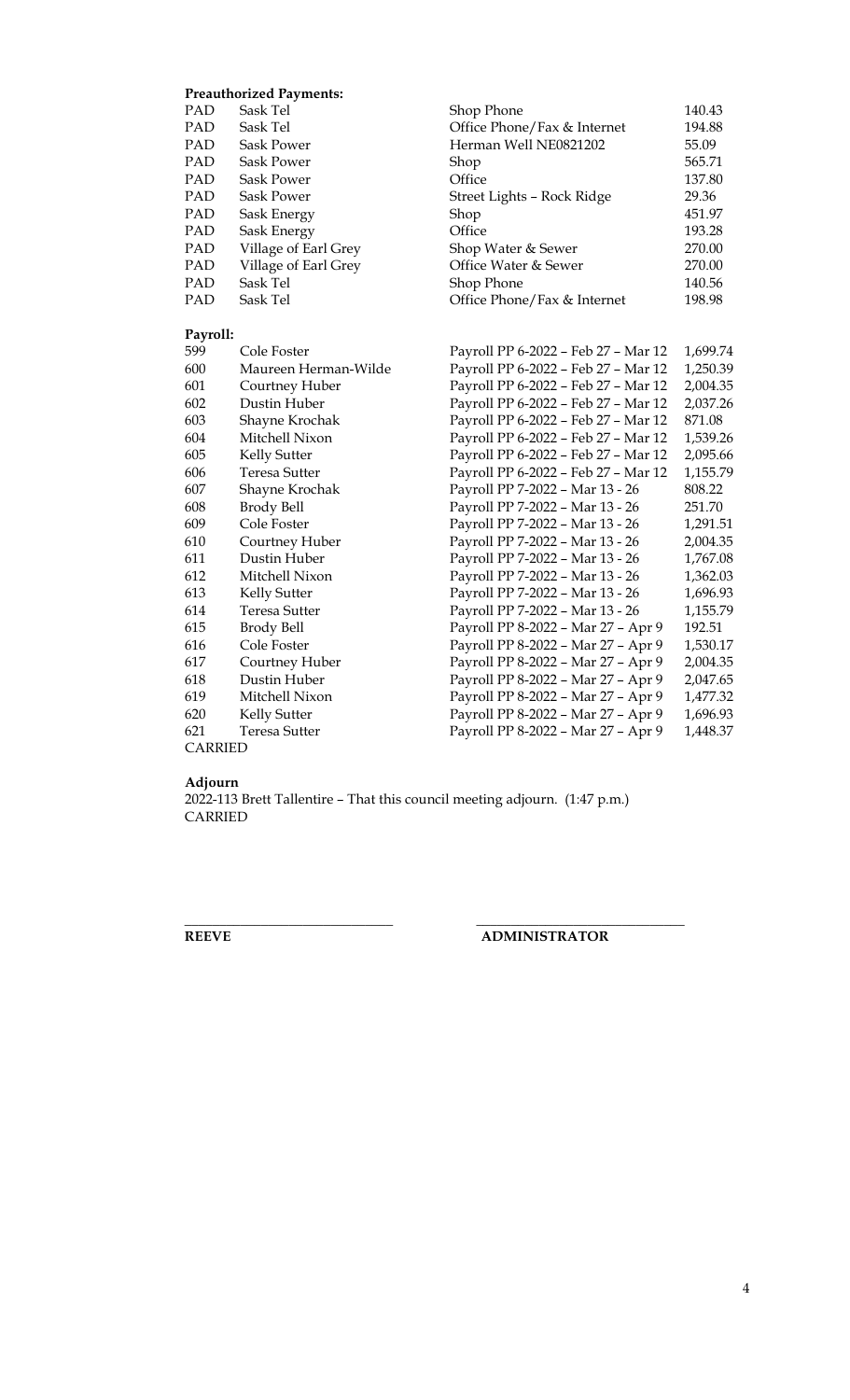# **Foreman Report for February/March/April, 2022**

- I missed the March meeting due to snow removal but for the last part of February and first part of March, snow removal was almost all we accomplished.
- We pushed drifts back from the sides of roads and onto the property lines to try and stop the snow from blocking the road when it was windy.
- At the beginning of April, the graders started going out to get the roads back into shape after winter and pulling gravel back onto the road.
- We fixed the wing on the Schulte mower.
- We are in the process of rebuilding the bumper pull trailer by fixing the lights, brakes, installing new fenders, new deck boards and painting it.
- Jerry will be coming back to work after Easter depending on the weather and at this time, I am not sure what Lanny's return to work date is.

Dustin Huber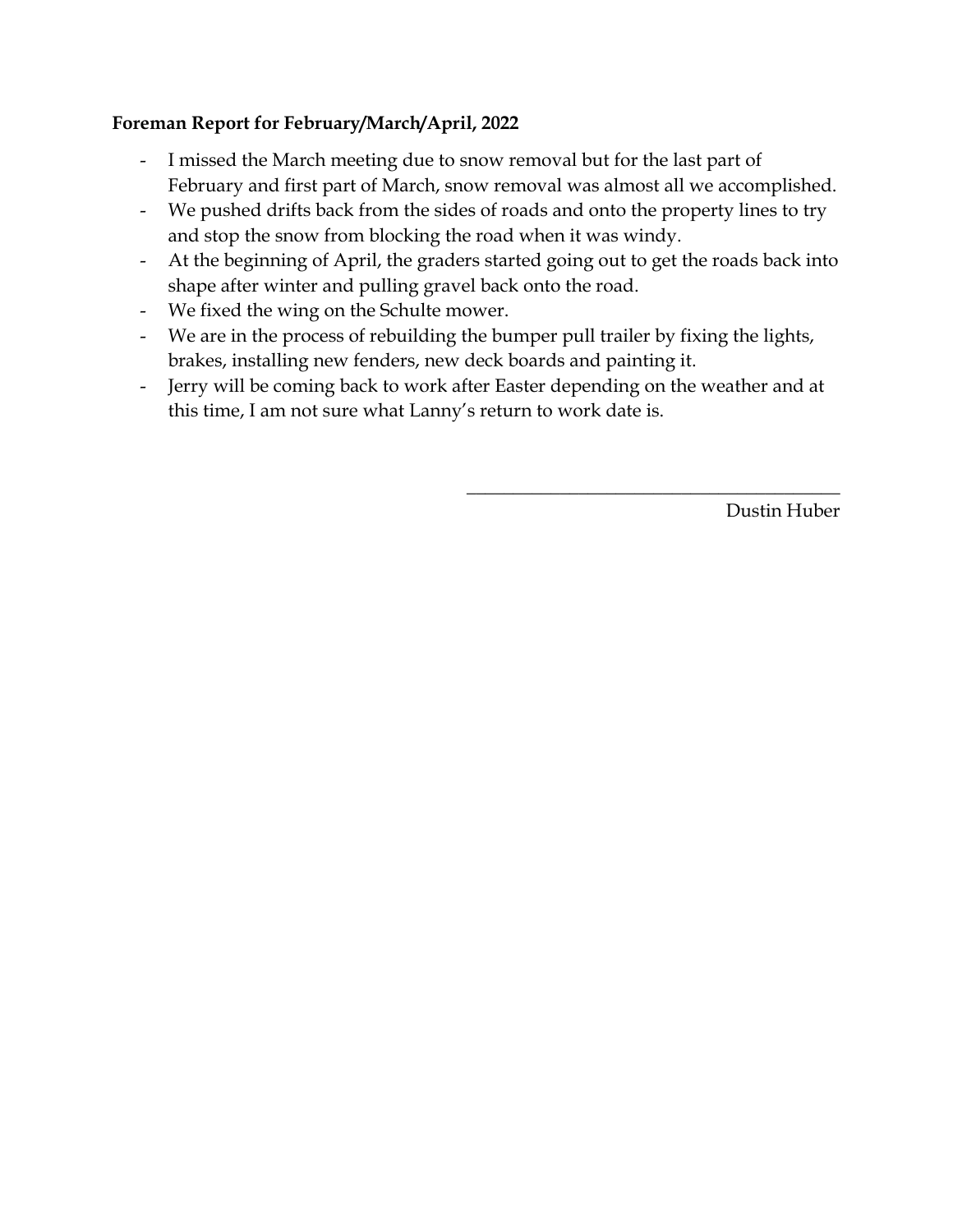# **Cupar & District Nursing Home Report for March/April, 2022**

- March 28<sup>th</sup> Regular Meeting
	- o All board members were present with the exception of James Slywka.
	- o It was the first meeting with Brie Reilly as the Executive Director and the second meeting with Chelsie Hubick as the Confidential Secretary.
	- o Connie Fuessel started as Director of Care on February 28th.
	- o A new part-time office admin assistant was hired to help with the scheduling and finances. She will be working 3 or 4 days per week.
	- o LPN and RN positions were posted. Not much luck filling and of the positions yet. The home may have to look at contract nurses if the positions are not filled. This will be very expensive, approximately \$120/hour plus living expenses, food allowance and mileage (roughly \$13,000 for a 12-shift month) but still cheaper than overtime.
	- o The full-time maintenance man has moved into a casual position in maintenance and Doug Sentes has been hired to fill the full-time position.
	- o The Recreation Department has raised \$500 from the sale of garden and flower seeds. The money will be used for activities and supplies for the Rec department.
	- o The financial report was reviewed and accepted.
	- o No more COVID funding will be coming even though the extra expenses related to COVID are still there.
	- o Nurse practitioners from Geriatric services have been a great resource during this outbreak.
	- o The home, as of the time of this meeting, is in Level yellow with five residents testing positive for COVID.
	- o 10 of the new beds have arrived. We have to decide what to do with the old beds. No place to store the old ones and not too much interest in anyone purchasing them.
	- $\circ$  The next regular meeting is set for April 25<sup>th</sup>.

David Ritter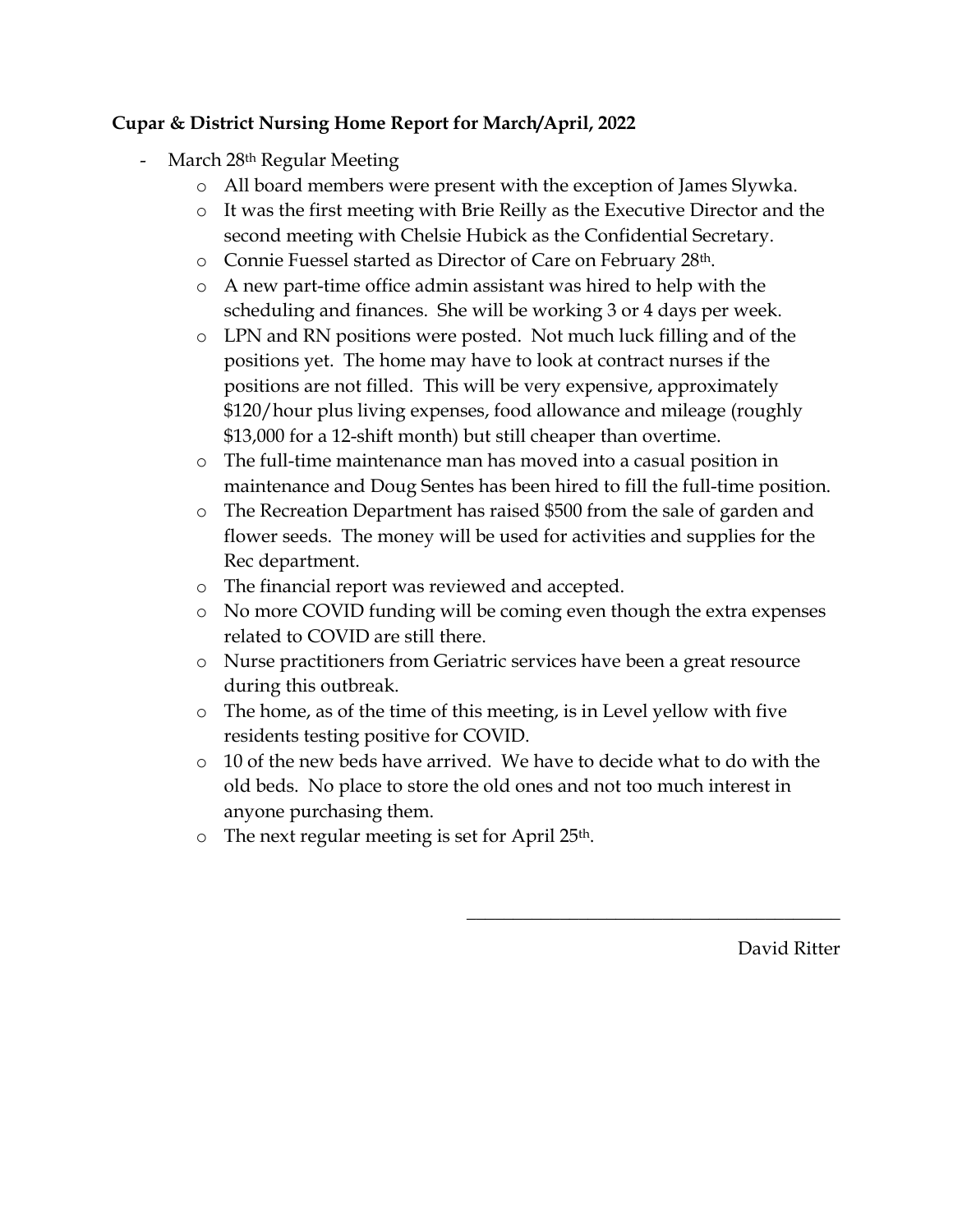## **SARM Annual Convention, 2022**

- Municipal Hail Annual Meeting
	- o 219 had the second highest claims in the province.
	- o Rates are likely to increase for 2022
	- o Had to the highest payouts to date but due to investments and reinsurance, still made out ok.
- Convention Break-Outs
	- o Met with the Minister of Environment and updated him on Yancoal's poor engagement and he agreed and stated that he will be looking into it.
	- o Met with the Minister of Health who is looking into recruitment and more opening at the University of Saskatchewan but this will not be quick. Some areas have poor ambulance service and closed emergency rooms.

Scott Hegglin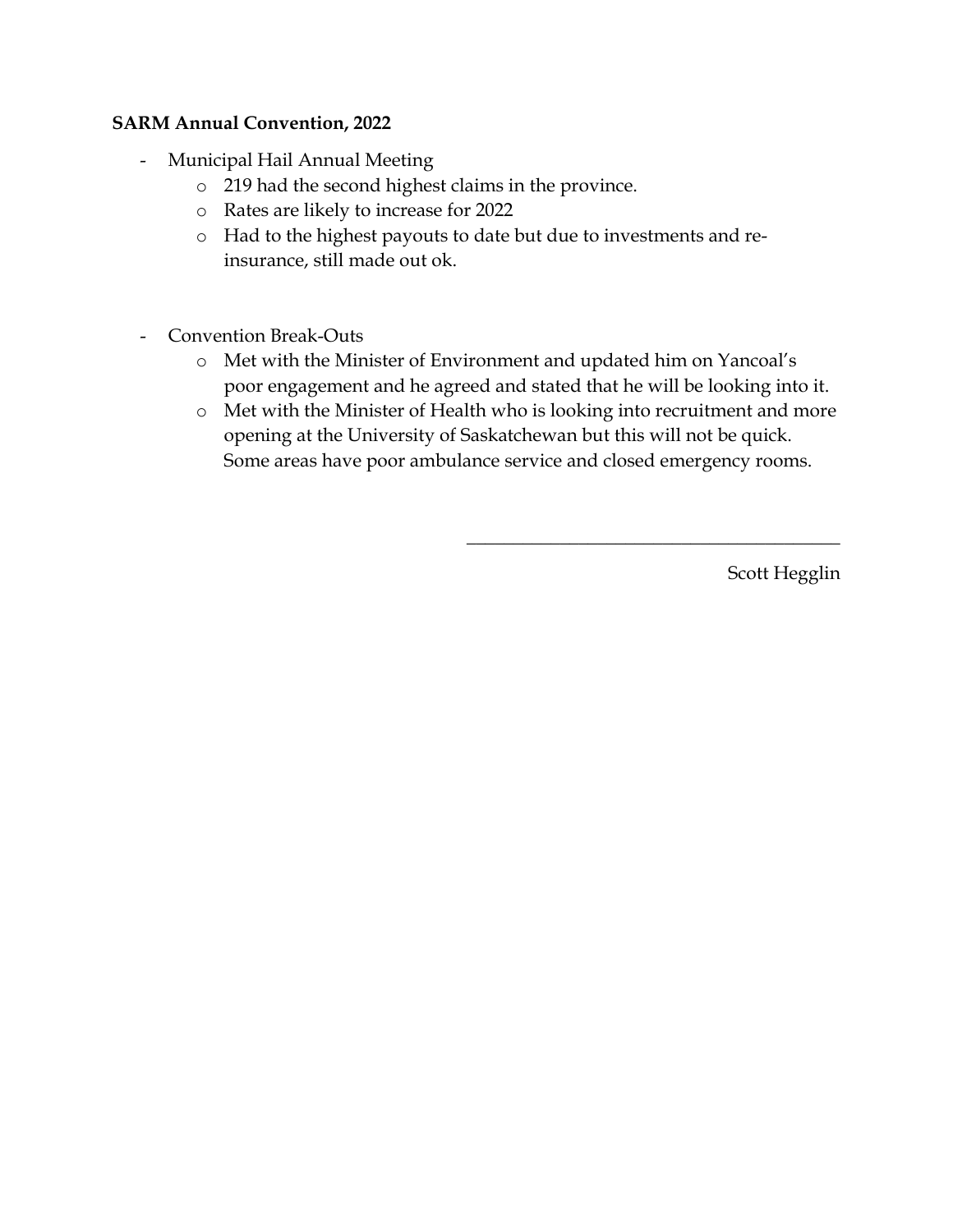# **Strasbourg Manor Report for March/April, 2022**

- Wendy is taking an administrator class.
- Mortgage is due for renewal, it was agreed to do a four year closed mortgage which will leave three years left.
- Strasbourg Fire Department conducted a tour of the Manor to make sure everything was up to code and get a grasp on how it is set up and safety features in place.
- Evacuation plan will be reviewed at the next meeting.
- We will be making a section of deck railing removable to make it easier to move furniture in and out.
- Tenants want guests to be required to wear masks in the common area.
- Heather will be taking time off in the summer to work at the bible camp, Grace Edwards will be filling in for her.
- Discussion regarding a retirement gift for Doug Slough's service on the board.

Garry Gibson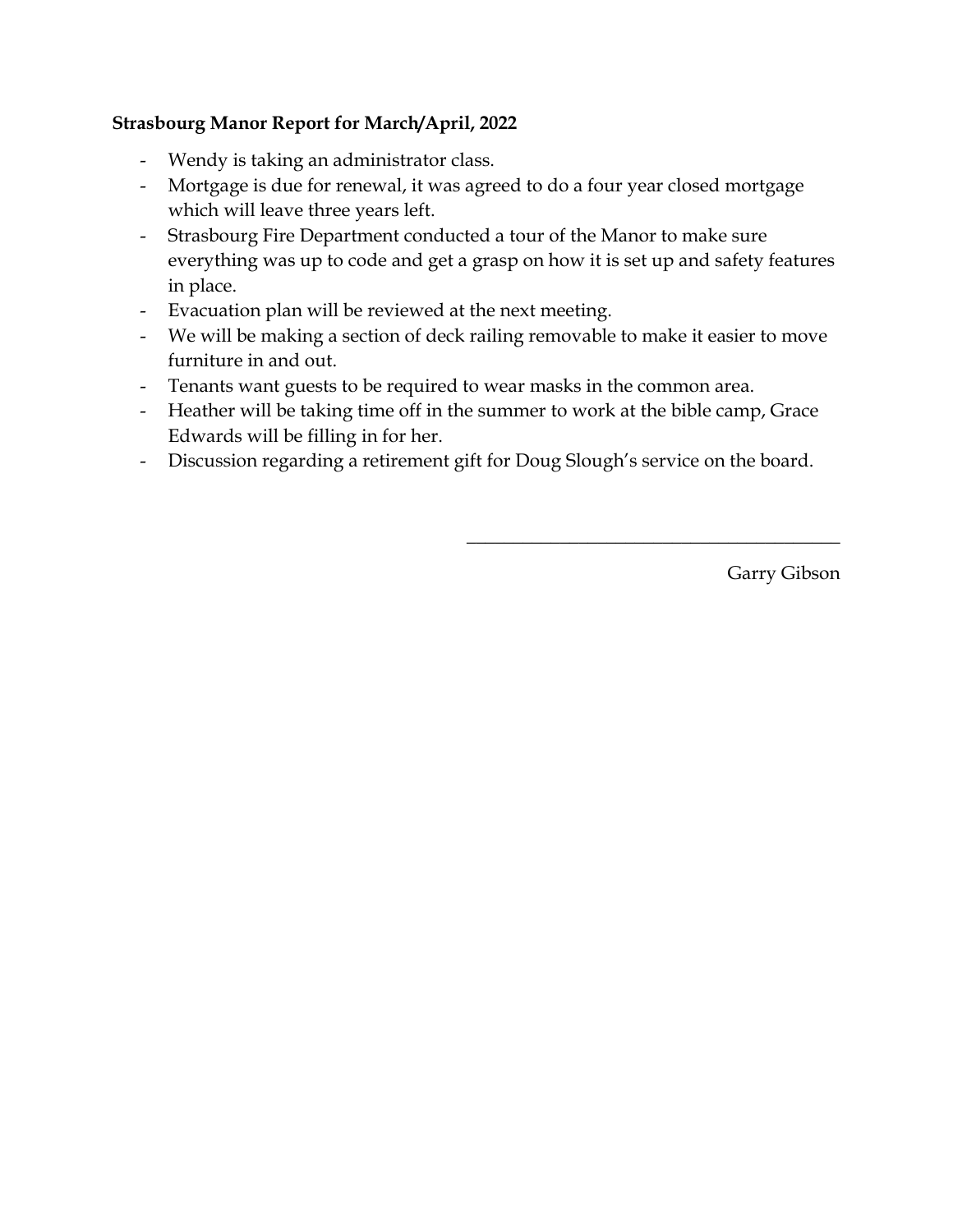# **Last Mountain Pioneer Home Report for March/April, 2022**

- Discussion regarding new night stands, there is a substantial discount if we purchase a large quantity.
- Discussion regarding new mattresses and pillows.
- Total cost of \$2,000 to paint all rooms.
- Towel warmer rack is \$1,500
- Total cost of light fixture replacements is \$1,200
- Recliners are \$400 each
- Ceiling track is \$6,853 each
- Supply cart is \$2,500
- \$20,000 was given to do the awning and outdoor furniture but was not done
- We will give \$7,500 for the year for the activity department.

Garry Gibson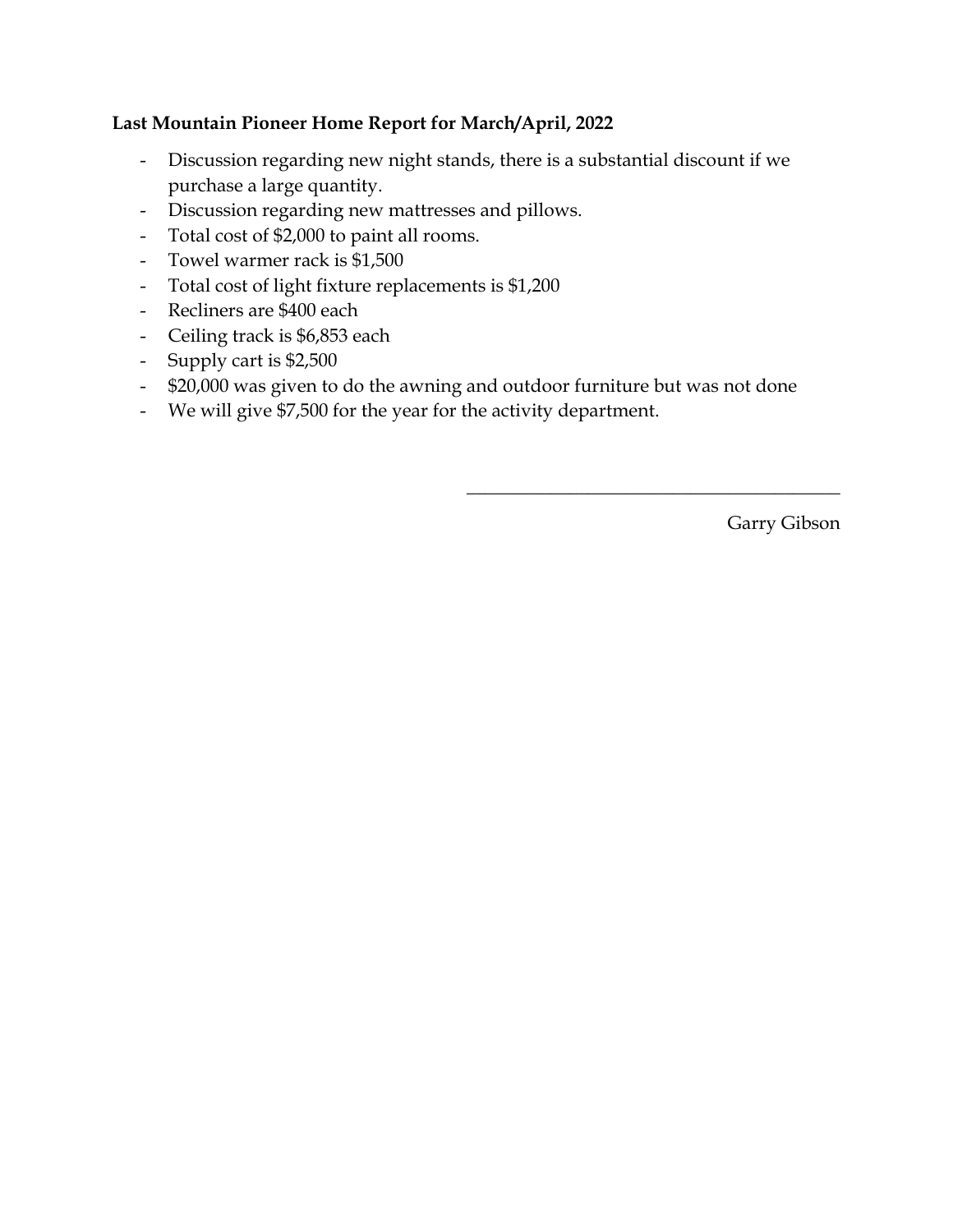# **WUQWATR Report for March/April, 2022**

- Restructuring of watershed stewardship groups is being reduced.
- Sharon Rodenbush was voted to be SHW rep for WUQWATR
- We need an agreement on the following:
	- o Protection of the watershed; and
	- o Protection of staff.
- Mosaic funding is \$15,000 for the next three years.

Scott Hegglin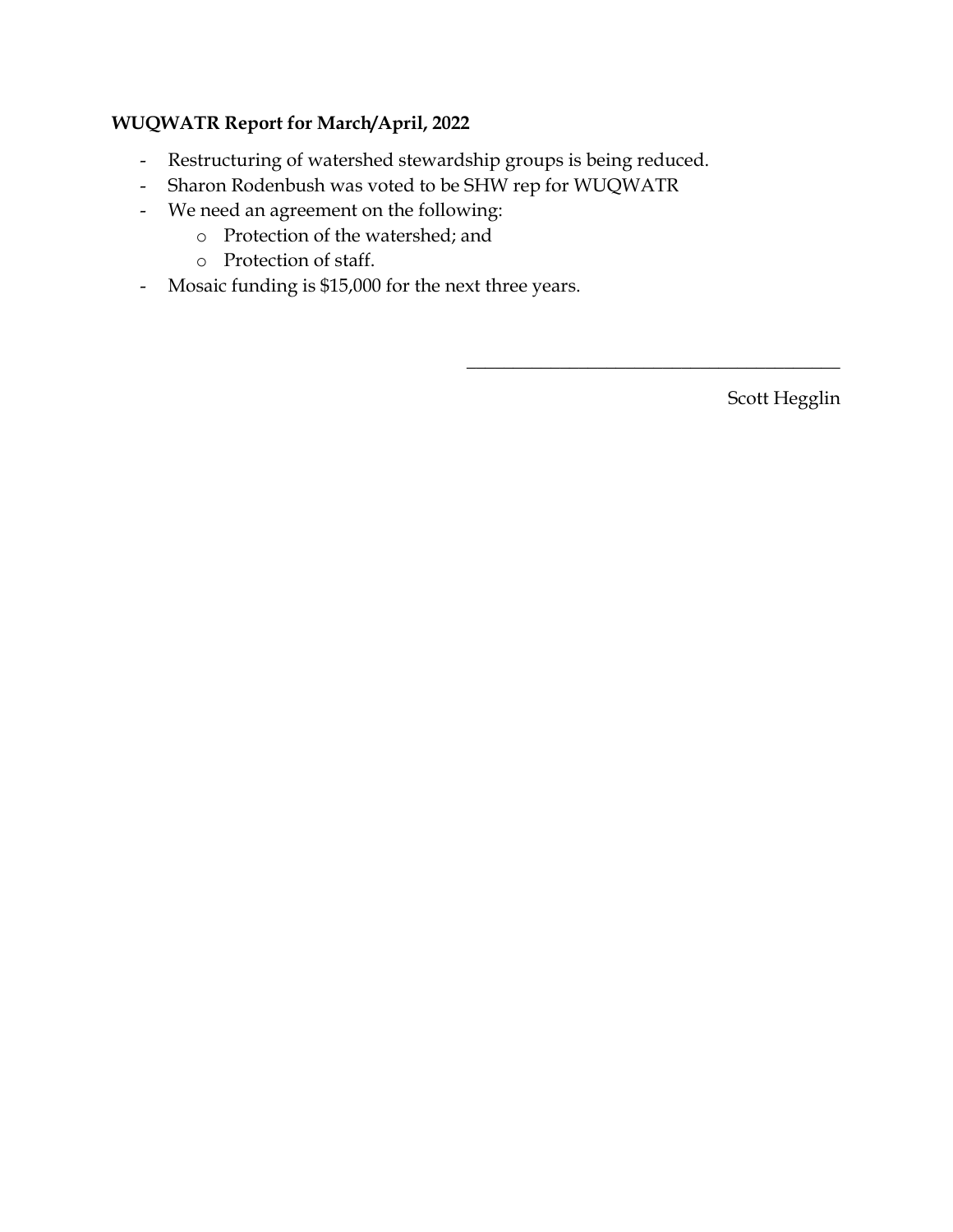# **Living Sky Regional Emergency Management Organization Report for March/April, 2022**

- Island View is a new member to the organization.
- The Vital Services Directory and Emergency Plan is placed on Google Drive for everyone to update. Updates are to be made by January 30<sup>th</sup> each year to ensure that everyone can access a current copy of the directory and plan.
- Everyone in the organization is encouraged to sign up for the SaskPower App so that you receive notifications of outages.
- Tentative date for the EOC 100 course is Saturday, November 19th, 2022 and RM 250 has volunteered their office/boardroom for the course.
- The annual membership fee of \$50 is not required for this year due to having sufficient funds in the account.
- Larry Doetzel is stepping down as chair of the organization and no one has committed to being the chair or vice chair at this time.

Scott Hegglin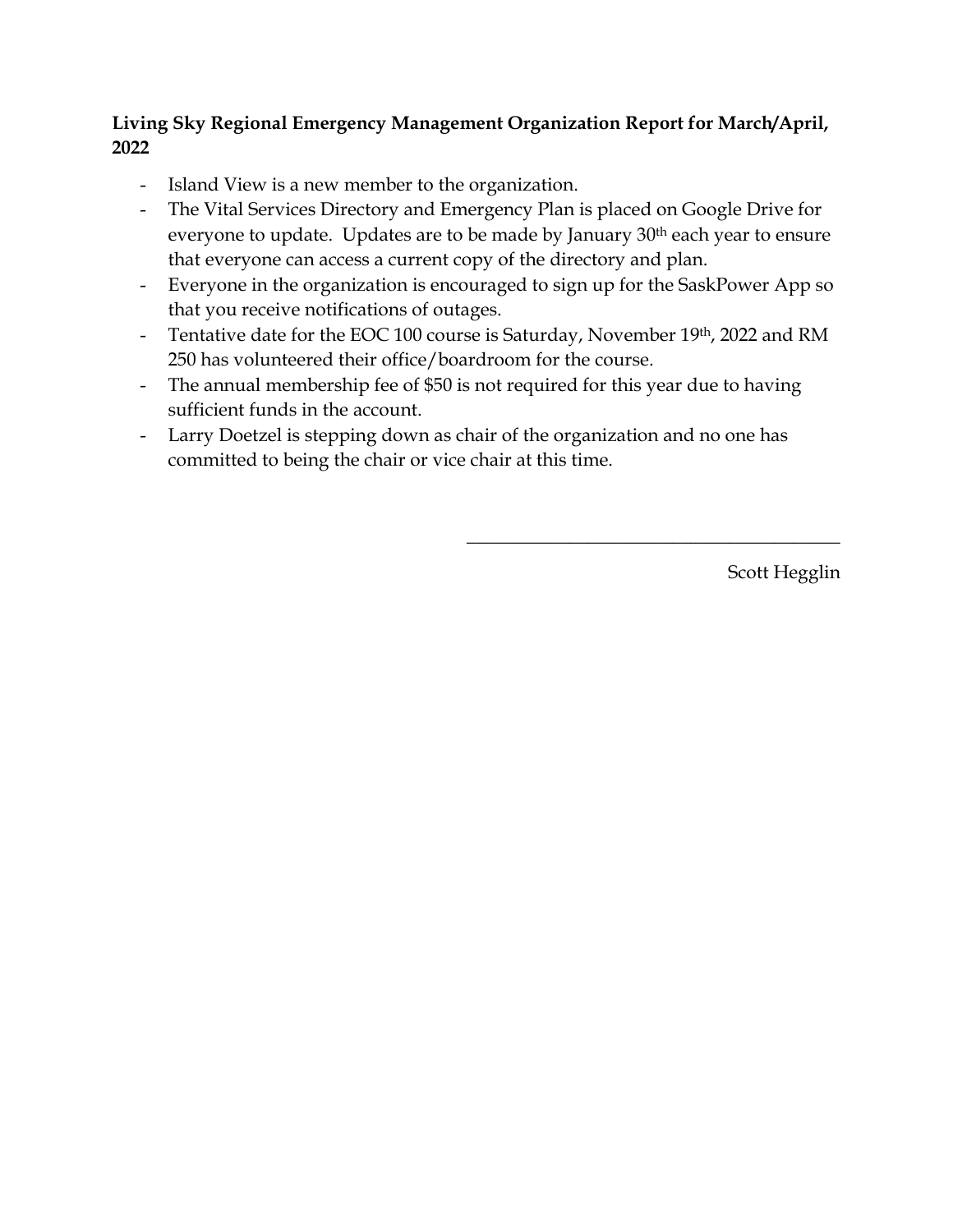# **Strasbourg & District Health Centre Report for March/April, 2022**

- The renovation project is in the final stages and everyone is very happy with the results. As planned all invoices will be submitted to SHA by the fiscal year end of March 31, 2022.
- The Ministry of Health has been in contact with Holly Srochenski, Director of Primary Health for our area. We are unable to provide details at this point, but it is looking very promising for an additional provider for the clinic in the near future. This is wonderful news that will help alleviate the burden on Dr. Heintz and Nurse Practitioner Jennelle Hubick as well as improve access at the clinic.
- We have another  $4<sup>th</sup>$  year nursing student at the clinic and she is doing very well.
- Corrine Slobodian, Primary Healthcare Manager, is attending our staff meeting on March 29th.

Scott Hegglin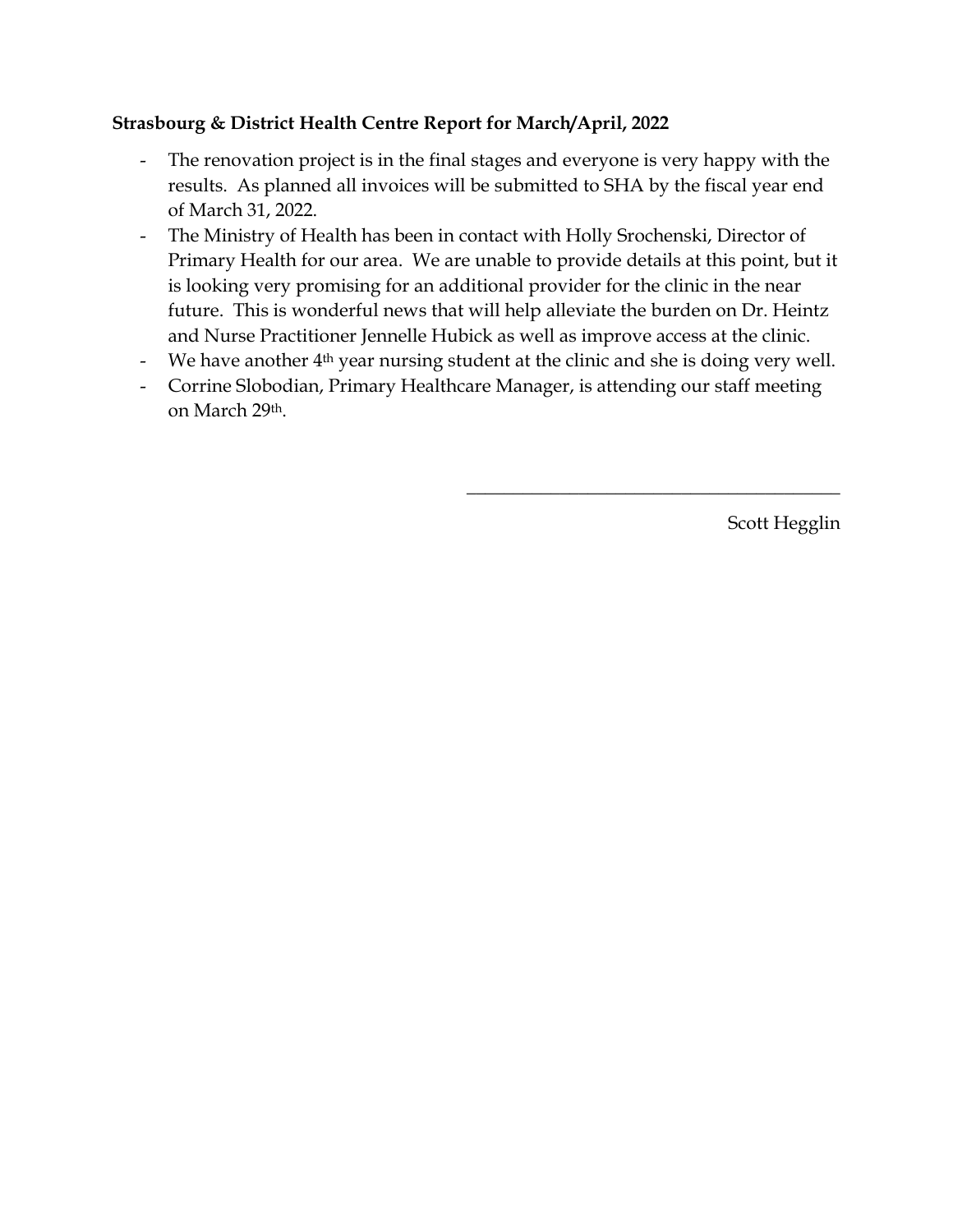# **Administration Report for March/April, 2022**

# **Follow-up from the March 8th Meeting:**

- I was in contact with Dale Gross with the Ministry of Parks, Culture and Recreation. He is obtaining quotes from shepherds to control the Leafy Spurge at Last Mountain House and it is possible to use their services in the RM where needed as well.
- Letters and ballots were sent to the lot owners of Rock Ridge to determine if they are in favour or not in favour of annexing with the Resort Village of Kannata Valley. The results will be reviewed at this meeting.
- Fuel tender invitations were sent out and will be reviewed at this meeting.
- The Zoning Bylaw Committee drafted a new amendment bylaw for the keeping of livestock in country residential districts. The draft bylaw will be reviewed at this meeting.

# **Other Business Conducted:**

- The assessment roll was completed with the notices mailed out on March 25<sup>th</sup>. The roll closes on April 25th.
- I was away on holidays from March 28<sup>th</sup> until April 1<sup>st</sup>.
- We have been able to manage in the office with Maureen being off work since March 14<sup>th</sup>. This is typically the slower time of year for the office and Teresa has increased her hours to make up for the difference.

# **Messages of Concern/Gratitude**

- Delbert Schmidt and Gordon Decker contacted the office to let us know that the RM crew did a fantastic job with snow removal this year and that the roads are in great shape going into spring.

Courtney Huber